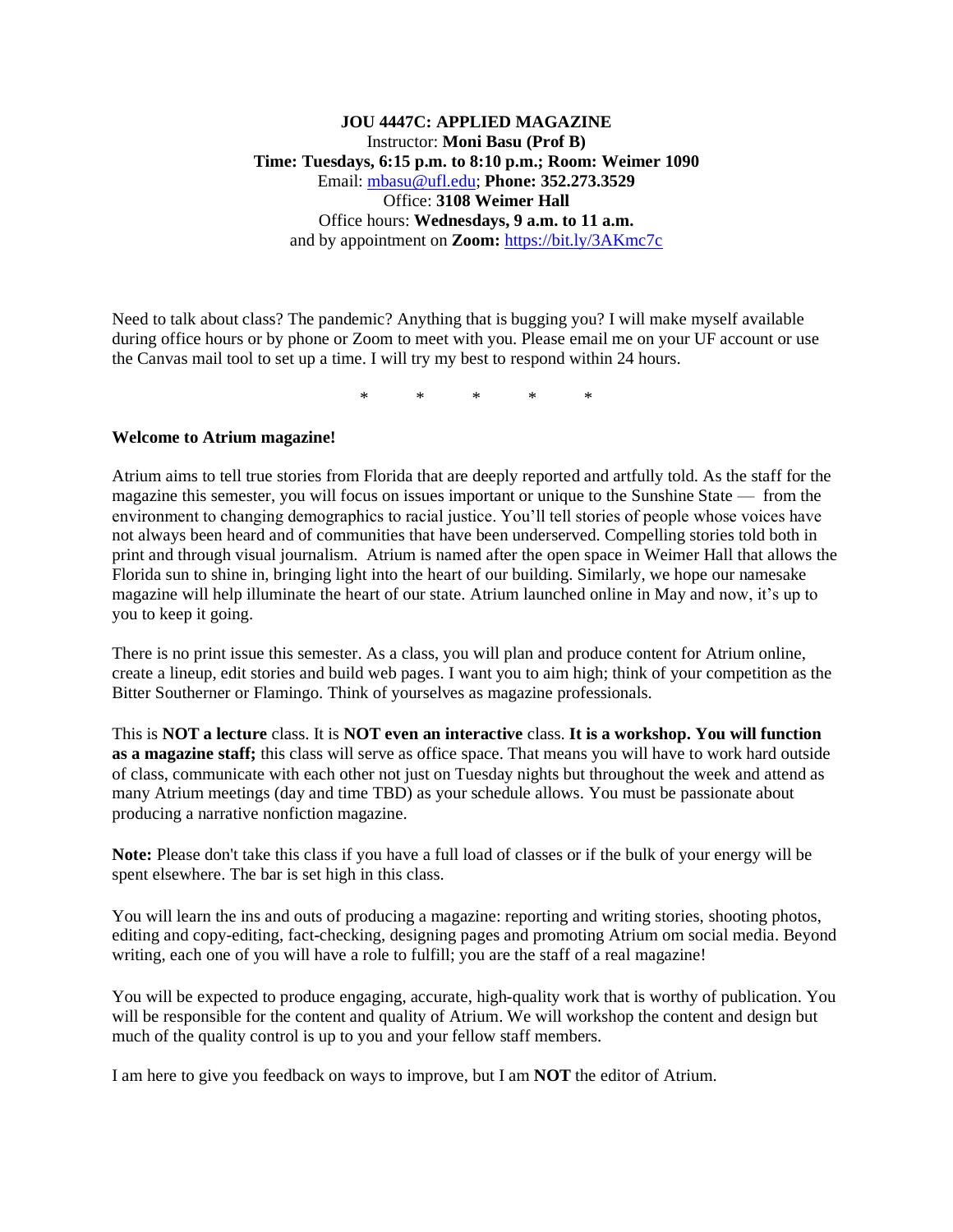Work that does not rise up to meet the needs of Atrium will not be published.

This is an advanced JOU class and you will be challenged. You will have to work extremely hard to earn a high grade. But I hope you will enjoy the process. And that you will be bold and brave in your magazine roles; that you will stretch and take risks; and help your readers make a little more sense of the world. I will be pushing you to utilize not just your brain but also your heart and soul.

#### **Here are a few things we will focus on during our semester together:**

- Idea generation and conceptualization
- How to refine and articulate your ideas
- The difference between a feature story and a true narrative
- Magazine hierarchy
- Editing and copy editing
- Copy flow
- Fact-checking
- Visual storytelling
- Design and layout
- Setting deadlines
- Social media
- Marketing
- Ethical issues

## C**OURSE REQUIREMENTS**

## **Textbooks**

There are no required textbooks for this class. You will, however, need access to the Associated Press Style Manual, 2020 or newer.

I also recommend that you devour good magazines. Here are some of my favorites: The New York Times Magazine, the New Yorker, The Atlantic, Oxford American, Bitter Southerner, Flamingo, Esquire, Vanity Fair, New York magazine, and Mother Jones. And of course, I expect you to read everything that has been published already on Atrium online.

## **Prerequisites**

You must have taken Magazine and Feature Writing and received a B or higher to be enrolled in this class. Narrative Nonfiction is recommended but not required. If you are a visual journalist, it is recommended that you take Advanced Photo of Advanced Design before you take this class. Otherwise, you must have a set of skills listed in the list of topics we will focus on in this class. Everyone will be required to get their hands dirty in WordPress.

## **Minimum technology requirements**

The University of Florida expects students to acquire computer hardware and software appropriate to their degree program. For this class, you must have, a smartphone or a recording device, Microsoft Word and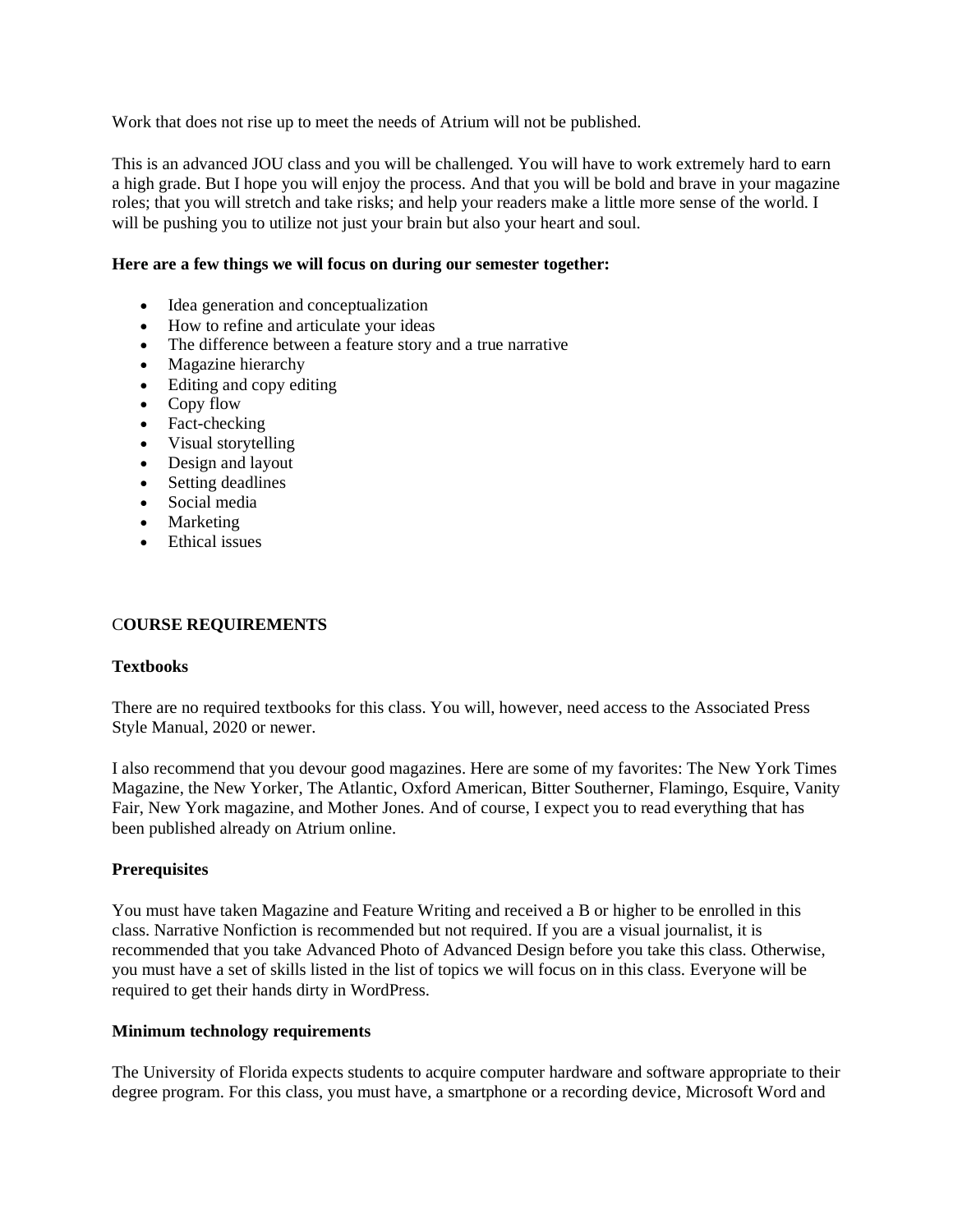Zoom capability. If you are taking on a visual role, I expect you to have the proper equipment and/or software. Atrium will not be able to supply such equipment or technology.

You will also be required to download the Canvas and Slack apps on your phone and turn on notifications. Slack is the primary mode of communication for Atrium magazine. You will be added to the Atrium channels after the first day of class.

### **COURSE POLICIES**

#### **Accuracy, fairness and style**

Never forget that this is journalism class. You must review your content and double-check every fact. Inaccuracies or fabrication will not be tolerated. You are expected to have a strong command of spelling and grammar and will lose points for mistakes. Your copy should be clean and polished before the magazine gets laid out.

You are also expected to engage in storytelling that is **fair, complete and based on information gathered from diverse sources.** A greater understanding of societal differences will help you become reporters who are sensitive, culturally aware and better equipped to write across differences. **Please pay attention to diversity** in Atrium's content.

Your work must be grammatically correct and adhere to AP style. If you do not already own The Associated Press Stylebook and Manual, please buy one (either the online version or print edition available on Amazon). You will lose points for grammar and style errors.

#### **Honesty and integrity**

The media plays a vital role in our democracy. The public depends on journalists for news and a deeper understanding of the world around them. As such, there is nothing more important than our **honesty, fairness and transparency.**

I cannot stress this enough: **Plagiarism, fabrication and conflicts of interest will not be tolerated, and you will FAIL the class and lose credibility** as a journalist.

By now, I'm sure all of you know the basic ethics code of journalism. But just in case: Plagiarism is stealing someone else's ideas or work, including copy from the Internet. Fabrication is the use of invented information or the falsification of material. Conflicts of interest include writing about your roommate, boyfriend, parents, business partners or others with whom you have close relationships or financial ties without divulging those connections. If you are unsure about whether you are facing a conflict of interest, please discuss with me.

You are expected to abide by the UF Honor Code, which you can read here: <https://sccr.dso.ufl.edu/process/student-conduct-code/>

Also keep in mind that all content – written and visual -- in this class belongs to Atrium magazine. By taking this course, you agree that no material, stories or story ideas may be shared with members of other media, including WUFT or The Independent Florida Alligator.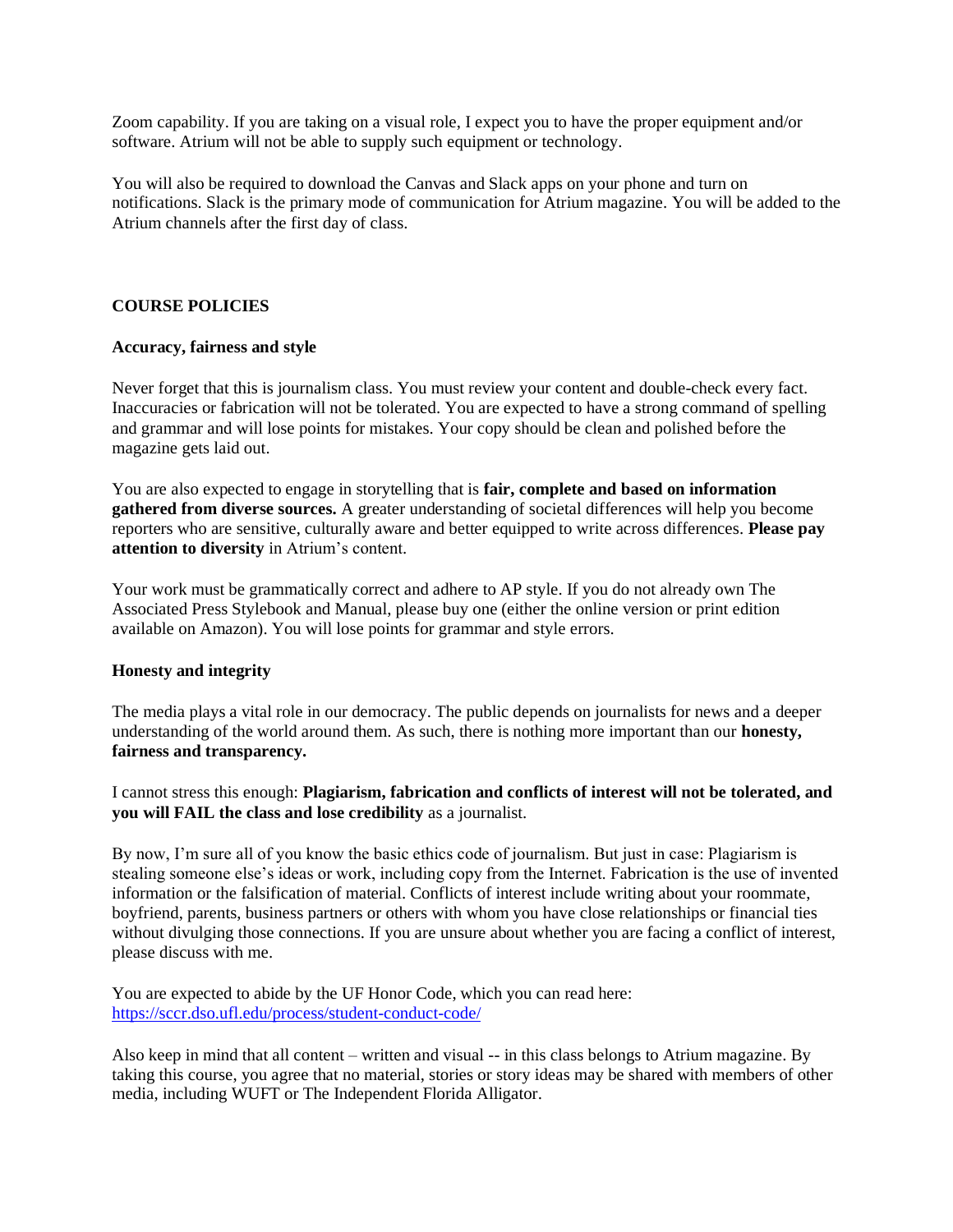### **Deadlines**

In the world of professional journalism, **meeting deadlines is mandatory** as it will be in this class. We will work backwards from print day to set deadlines for each section of the magazine. No matter your role, you must meet your deadlines. Otherwise, the entire staff of Atrium will suffer and we will not be able to make print.

#### **Attendance, participation and professionalism**

This class meets only once a week and it also serves as our staff meeting time. So it is imperative that you attend. You are encouraged to be self-directed and take responsibility for your share of the work on this magazine. If you have an emergency and cannot make it to class, you must let me know. You must contact the editor-in-chief and find out what you need to make up in terms of your role on the staff. You will lose 25 points for every unexcused absence. Absences for serious illness, family emergencies and other urgent matters will be excused only if you speak with me before class begins. If you need to miss multiple classes, you will be required to provide appropriate documentation of the problem.

## [catalog.ufl.edu/UGRD/academic-regulations/attendance-policies/](http://catalog.ufl.edu/UGRD/academic-regulations/attendance-policies/)

Please note that participation in this class doesn't just mean speaking a lot; you will be judged on the quality of what you say and how focused you are in class, even when you are not speaking. You will also be expected to post comments on the Canvas discussion board for this class. Your insights and comments should be respectful to all.

Journalists learn from one another, so you are expected to come to class each week fully prepared to participate in discussions. You will see below in the grading structure that participation counts for a chunk of your grade.

## **Communication**

Journalists are in the business of communication and you **must communicate** with me and your classmates in this class. **You must check Slack, Canvas and UF email** regularly for discussions and announcements.

If you are having problems with your tasks, you must contact the editor-in-chief or email me immediately and not wait until class to discuss them. Good communication is extremely important. I am here to help you but cannot unless you let me know.

## **DIVERSITY AND INCLUSION**

Please take careful note of this section of the syllabus. These are principles that have always been extremely important to me and given the current climate in the United States, I believe them to be critical.

The UF Department of Journalism embraces a commitment toward an intellectual community enriched and enhanced by diversity along a number of dimensions. UF journalism courses are expected to help foster an understanding of the diversity of peoples and cultures and of the significance and impact of mass communications in a global society.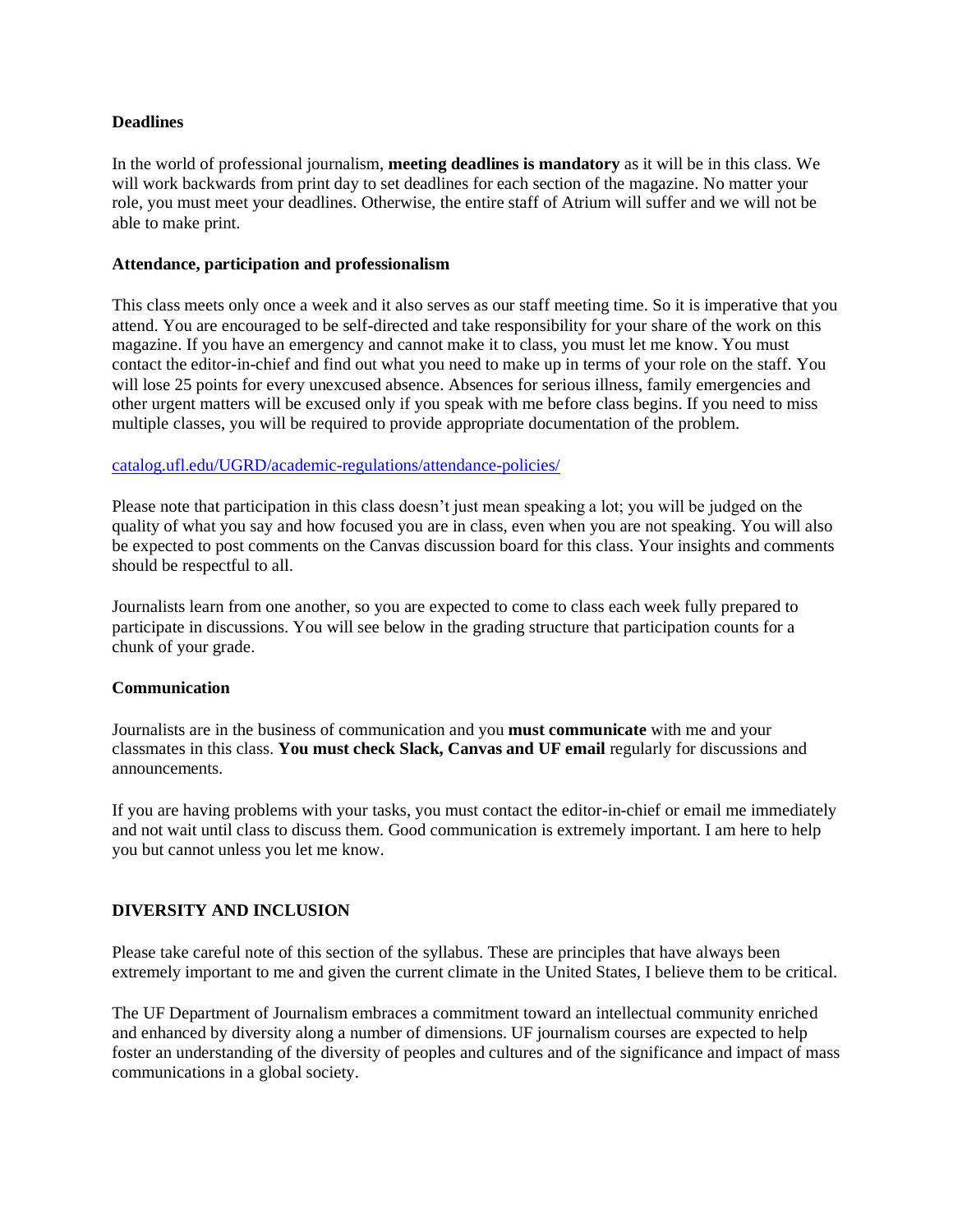One of the topics we will be discussing in this class is how to produce stories – **with empathy** -- about people who are vastly different from you or people who have been underrepresented in every segment of society, including in the media. By that I mean not only differences in **race, ethnicity, gender or sexual orientation but also class, age, religion, nationality, disability, culture and other visible and nonvisible differences.** I consider our differences to be a great asset and this class is intended to realize the greatest potential of that asset.

I will show the utmost respect for you, no matter your background or perspective, and I expect that you will do the same for me as well as your fellow Atrium staffers. I hope to foster a learning environment in which you will feel free to voice your thoughts and opinions without fear, intimidation, embarrassment, or shame. Please let me know if you have any thoughts on how to improve inclusivity or if someone or something has made you feel uneasy.

Diversity in journalism is vital, as we have seen from issues that have surfaced over the last few years over police killings and the mass protests in American cities and towns. I expect you to engage in storytelling that is fair, complete and based on information gathered from diverse sources. That means gathering information that may feel uncomfortable or daunting even. But that is a fundamental objective of this class and I hope you will lean on me and your classmates to help you navigate the process.

## **GRADING**

You will be graded on a 500-point scale. Here is the breakdown:

#### **Job role: 300 points**

Peer evaluations: 100 points Self-evaluation: 200 points

How well did you fulfill the role you were given? You will have to check in with the editor-in-chief and me on a weekly basis. You will be graded on originality, creativity, productivity and organization. And on communication with others. You will be required to turn in confidential peer evaluations as well as selfevaluations that will help determine your final points. You will turn in self-evaluations as well as peer evaluations midway through the semester and then again at the end. You will turn in peer evaluations half way through the semester and a self-evaluation at the end of the semester. Check Canvas for due dates.

#### **Participation and attendance: 100 points**

Please note that each class missed without a legitimate excuse will mean an automatic deduction of 25 points.

#### **Meeting deadlines: 100 points**

You will lose 25 points for every day that you fail to meet a set deadline. If you have an issue with a deadline, you MUST communicate with the editor-in-chief at least five days prior to the deadline.

#### **Graduate students**

Graduate students will have an extra assignment and be expected to turn in constructive feedback on three Atrium stories. You will be graded on the feedback you give on subject matter, structure, sources and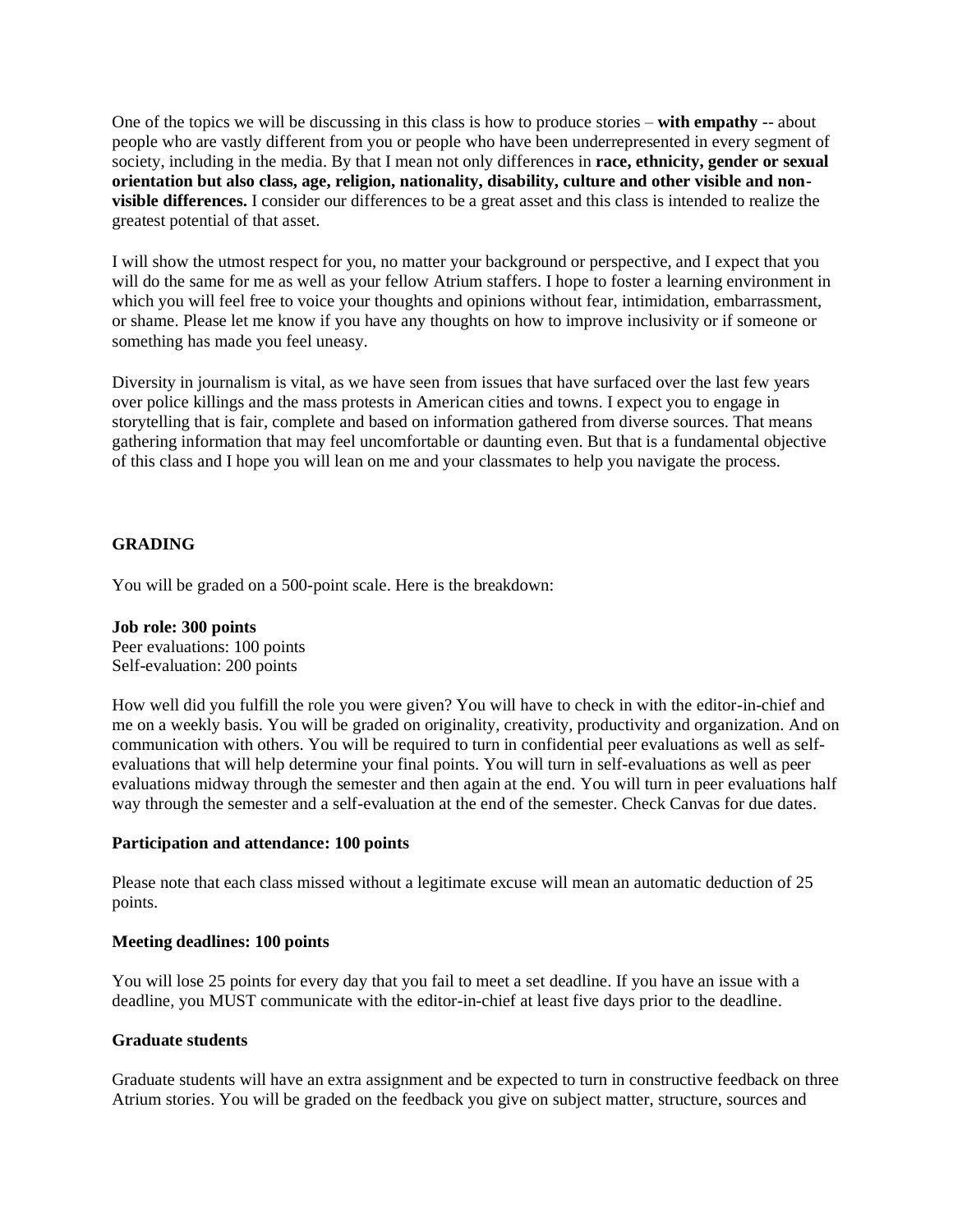writing.

### **Grading Scale**

| <b>Letter Grade</b>                 |             | % Equivalency GPA Equivalency |
|-------------------------------------|-------------|-------------------------------|
| $\mathbf{A}$                        | 93-100%     | 4.0                           |
| $A -$                               | $90 - 92\%$ | 3.67                          |
| $B+$                                | $87 - 89\%$ | 3.33                          |
| B                                   | $83 - 86\%$ | 3.00                          |
| <b>B</b> -                          | $80 - 82\%$ | 2.67                          |
| $C+$                                | $77 - 79\%$ | 2.33                          |
| $\mathbf C$                         | $73 - 76\%$ | 2.00                          |
| $C-$                                | $70 - 72%$  | 1.67                          |
| $D+$                                | $67 - 69\%$ | 1.33                          |
| D                                   | $63 - 66\%$ | 1.00                          |
| D-                                  | $60 - 62\%$ | .67                           |
| <b>E, I, NG, S-U, WF</b> $0 - 59\%$ |             | 0.00                          |

See the [current UF grading policies](https://catalog.ufl.edu/ugrad/current/regulations/info/grades.aspx) for more information.

## **ABOUT ME**

If you are an intrepid reporter, you will have Googled me by now. I began my career as a journalist in Tallahassee (home of that "other" university) and have been reporting and editing now for 38 years. I covered presidential elections, hurricanes, earthquakes and the Iraq War since its inception in 2003. On several trips, I was embedded with the U.S. Army and earned the moniker, Evil Reporter Chick - affectionately, of course. My e-book, *Chaplain Turner's War* (2012, Agate Publishing) grew from a series of stories on an Army chaplain at war. I'm not a superhero but I was featured in Marvel Comics' "Civil War" series. Most recently, I was a senior writer at CNN. I began teaching at UF in 2018 and earlier this year, I was named the university's Undergraduate Teacher of the Year. I also teach in a lowresidency MFA program in narrative media at the University of Georgia.

Most students at UF know me as Prof B. Those who have taken my class will tell you that I'm a narrative nonfiction junkie. I love good writing and am here to help you become better writers. I want you to reach out and ask for help. I will make myself available.

You can find me on:

**www. monibasu.com Twitter: @TheMoniBasu Instagram: @evilreporterchick** And my journalist **Facebook page:<https://bit.ly/2KCXScJ>**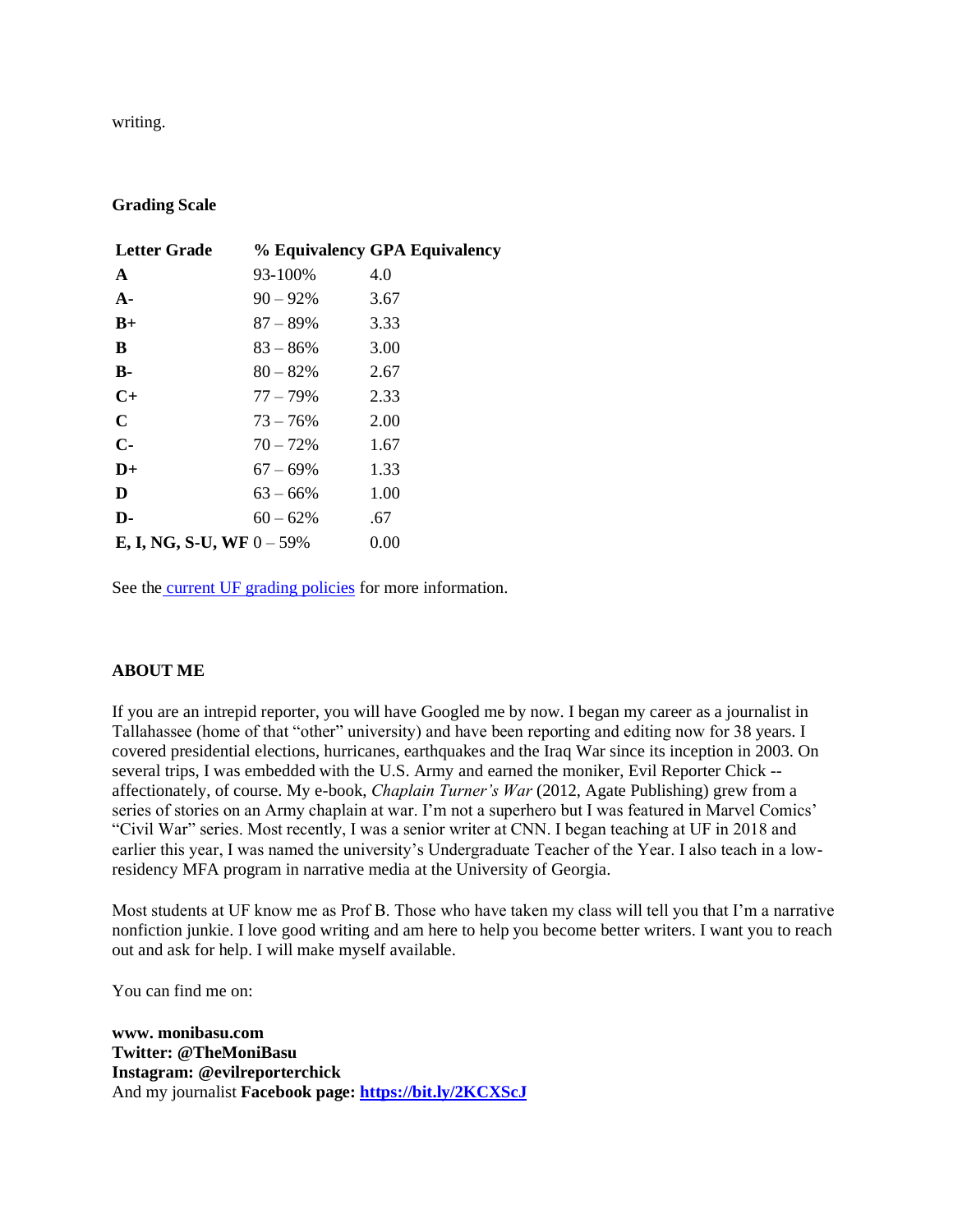(I'm not doing the **TikTok thing,** though I have an account to see what you are up to.)

## **UF POLICIES**

### **University Policy on Accommodating Students with Disabilities**

Students with disabilities requesting accommodations should first register with the Disability Resource Center (352-392-8565[, www.dso.ufl.edu/drc](http://www.dso.ufl.edu/drc) ) by providing appropriate documentation. Once registered, students will receive an accommodation letter that must be presented to the instructor when requesting accommodation. Students with disabilities should follow this procedure as early as possible in the semester.

## **University Policy on Academic Conduct**

UF students are bound by The Honor Pledge which states, "We, the members of the University of Florida community, pledge to hold ourselves and our peers to the highest standards of honesty and integrity by abiding by the Honor Code. On all work submitted for credit by students at the University of Florida, the following pledge is either required or implied: "On my honor, I have neither given nor received unauthorized aid in doing this assignment." The Honor Code

[\(http://www.dso.ufl.edu/sccr/process/student-conduct-honor-code/\)](http://www.dso.ufl.edu/sccr/process/student-conduct-honor-code/) specifies a number of behaviors that are in violation of this code and the possible sanctions. Furthermore, you are obligated to report any condition that facilitates academic misconduct to appropriate personnel. If you have any questions or concerns, please consult with the instructor or TAs in this class.

#### **Communication Courtesy**

All members of the class are expected to follow [rules of common courtesy](http://teach.ufl.edu/wp-content/uploads/2012/08/NetiquetteGuideforOnlineCourses.pdf) during, before and after class, in all email messages, threaded discussions, and chats.

#### **GETTING HELP**

#### **Technical difficulties:**

For issues with technical difficulties for Canvas, please contact the UF Help Desk at:

- [http://helpdesk.ufl.edu](http://helpdesk.ufl.edu/)
- (352) 392-HELP (4357)
- Walk-in: HUB 132

Any requests for make-ups due to technical issues should be accompanied by the ticket number received from the Help Desk when the problem was reported to them. The ticket number will document the time and date of the problem. You should e-mail your instructor within 24 hours of the technical difficulty if you wish to request a make-up.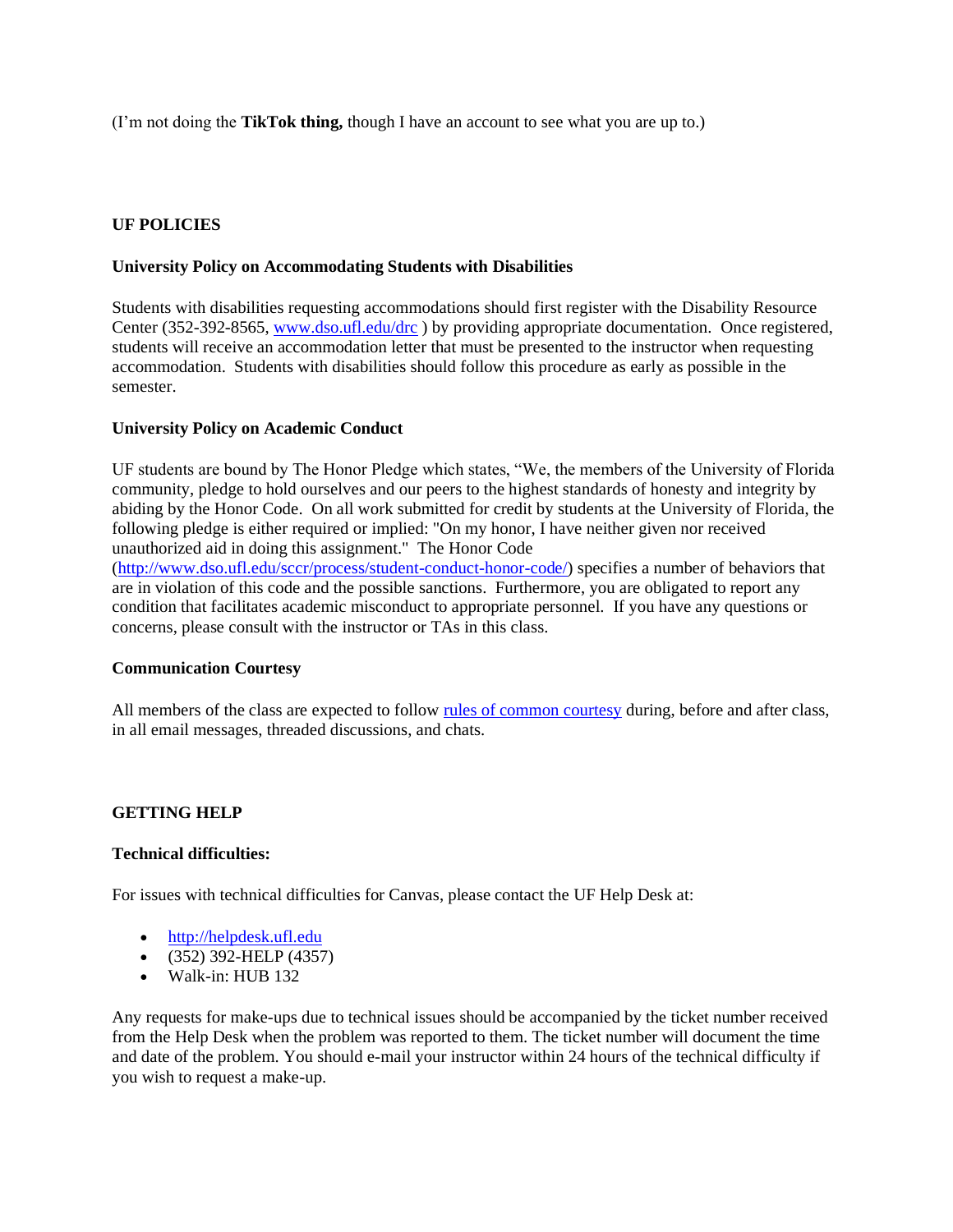## **Health and wellness**

- **U Matter, We Care**: If you or someone you know is in distress, please contac[t umatter@ufl.edu,](mailto:umatter@ufl.edu) 352-392-1575, or visit [umatter.ufl.edu](http://umatter.ufl.edu/) to refer or report a concern and a team member will reach out to the student in distress.
- **Counseling and Wellness Center:** Visit [counseling.ufl.edu](http://counseling.ufl.edu/) or call 352-392-1575 for information on crisis services as well as non-crisis services.
- **Student Health Care Center:** Call 352-392-1161 for 24/7 information to help you find the care you need, or visit [shcc.ufl.edu.](http://shcc.ufl.edu/)
- **University Police Department**: Visit [police.ufl.edu](http://police.ufl.edu/) or call 352-392-1111 (or 9-1-1 for emergencies).
- **UF Health Shands Emergency Room/Trauma Center:** For immediate medical care in Gainesville, call 352-733-0111 or go to the emergency room at 1515 SW Archer Road, Gainesville, FL 32608; [ufhealth.org/emergency-room-trauma-center.](http://ufhealth.org/emergency-room-trauma-center)

## **Academic and student support**

- **Career Connections Center:** 352-392-1601. Career assistance and counseling services [career.ufl.edu/.](http://career.ufl.edu/)
- **Library Support:** Various ways to receive assistance with respect to using the libraries or finding resources[. cms.uflib.ufl.edu/ask](http://cms.uflib.ufl.edu/ask)
- **Teaching Center:** 352-392-2010 General study skills and tutoring: [teachingcenter.ufl.edu/](http://teachingcenter.ufl.edu/)
- **Writing Studio:** 352-846-1138. Help brainstorming, formatting, and writing papers: [writing.ufl.edu/writing-studio/](http://writing.ufl.edu/writing-studio/)

# **COURSE EVALUATIONS**

Students are expected to provide professional and respectful feedback on the quality of instruction in this course by completing course evaluations online via GatorEvals. Guidance on how to give feedback in a professional and respectful manner is available at [https://gatorevals.aa.ufl.edu/students/.](https://gatorevals.aa.ufl.edu/students/) Students will be notified when the evaluation period opens, and can complete evaluations through the email they receive from GatorEvals, in their Canvas course menu under GatorEvals, or via [https://ufl.bluera.com/ufl/.](https://urldefense.proofpoint.com/v2/url?u=https-3A__ufl.bluera.com_ufl_&d=DwMFAg&c=sJ6xIWYx-zLMB3EPkvcnVg&r=y2HjEMjRMHJhfdvLrqJZlYczRsfp5e4TfQjHuc5rVHg&m=WXko6OK_Ha6T00ZVAsEaSh99qRXHOgMNFRywCoehRho&s=itVU46DDJjnIg4CW6efJOOLgPjdzsPvCghyfzJoFONs&e=) Summaries of course evaluation results are available to students at [https://gatorevals.aa.ufl.edu/public](https://gatorevals.aa.ufl.edu/public-results/)[results/.](https://gatorevals.aa.ufl.edu/public-results/)

## **TIPS FOR SUCCESS**

Here are some tips that will help you get the most of this course while taking full advantage of this format:

- Schedule "class times" for yourself. It is important to do the coursework on time each week. Schedule writing time for yourself when you can be relaxed and feeling "zen." You will receive a reduction in points for work that is turned in late!
- Read ALL of the material contained on this site. There is a lot of helpful information that can save you time and help you meet the objectives of the course.
- Print out the Course Schedule located in the Course Syllabus and check things off as you go.